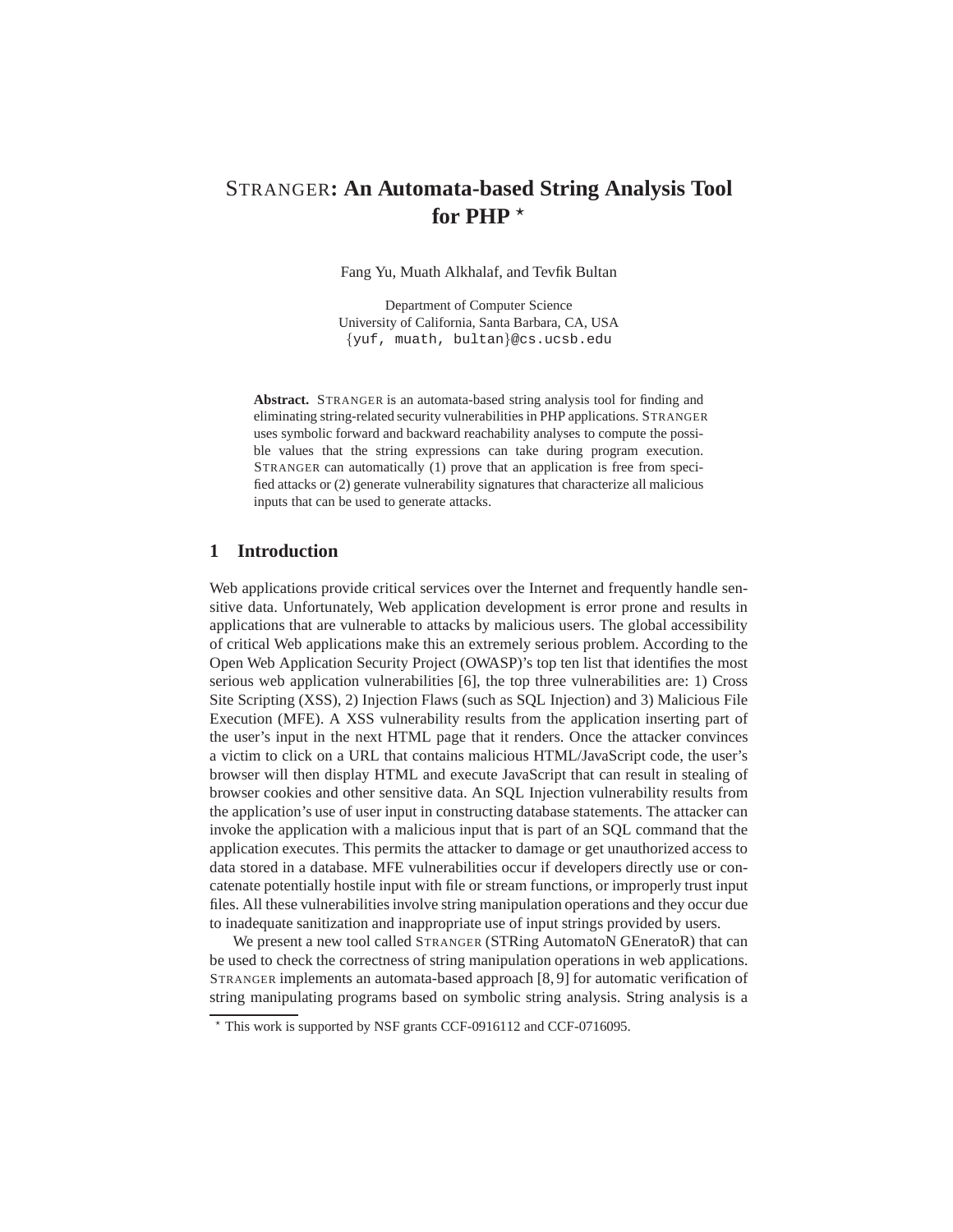static analysis technique that determines the values that a string expression can take during program execution at a given program point.

STRANGER encodes the set of string values that string variables can take as deterministic finite automata (DFAs). STRANGER implements both the *pre-* and *post-*image computations of common string functions on DFAs, including a novel algorithm for *language*-based replacement [9]. This replacement function takes three DFAs as arguments and outputs a DFA and can be used to model PHP replacement commands, e.g., preg\_replace() and str\_replace(), as well as many PHP sanitization routines, e.g., addslashes(), htmlspecialchars() and mysql real escape string(). STRANGER implements all string manipulation functions using a symbolic automata representation (MBDD representation from the MONA automata package [2]) and leverages efficient manipulations on MBDDs such as determinization and minimization. This symbolic encoding also enables STRANGER to deal with large alphabets.

STRANGER combines forward and backward reachability analyses [8] and is capable of (1) checking the correctness of sanitization routines and proving that programs are free from specified attacks, and (2) identifying vulnerable programs, as well as generating non-trivial vulnerability signatures. Using forward reachability analysis, STRANGER computes an over-approximation of all possible values that string variables can take at each program point. If this conservative approximation does not include any attack pattern, STRANGER concludes that the program does not contain any vulnerabilities. Otherwise, intersecting these with attack patterns yields the potential attack strings. Using backward analysis STRANGER automatically generates string-based vulnerability signatures, i.e., a characterization that includes all malicious inputs that can be used to generate attack strings. In addition to identifying existing vulnerabilities and their causes, these vulnerability signatures can be used to filter out malicious inputs.

### **2 Tool Description**

STRANGER uses Pixy [4] as a front end and MONA [2] automata package for automata manipulation. STRANGER takes a PHP program as input and automatically analyzes it and outputs the possible XSS, SQL Injection, or MFE vulnerabilities in the program. For each input that leads to a vulnerability, it also outputs the vulnerability signature, i.e., an automaton (in a dot format) that characterizes all possible string values for this input which may exploit the vulnerability. The architecture of STRANGER is shown in Figure 1. The tool consists of the following parts.

**PHP Parser and Taint Analyzer.** The first step in our analysis is to parse the PHP program and construct the control flow graph (CFG). This is done by Pixy. PHP programs do not have a single entry point as in some other languages such as C and Java, so we process each script by itself along with all files included by that script. The CFG is passed to the taint analyzer in which alias and dependency analyses are performed to generate dependency graphs. A dependency graph specifies how the inputs flow to a sensitive sink with respect to *string operations*. The number of its nodes is linear to the number of the string operations in the program under a static single assignment environment. Loop structures contribute cyclic dependency relations. If no tainted data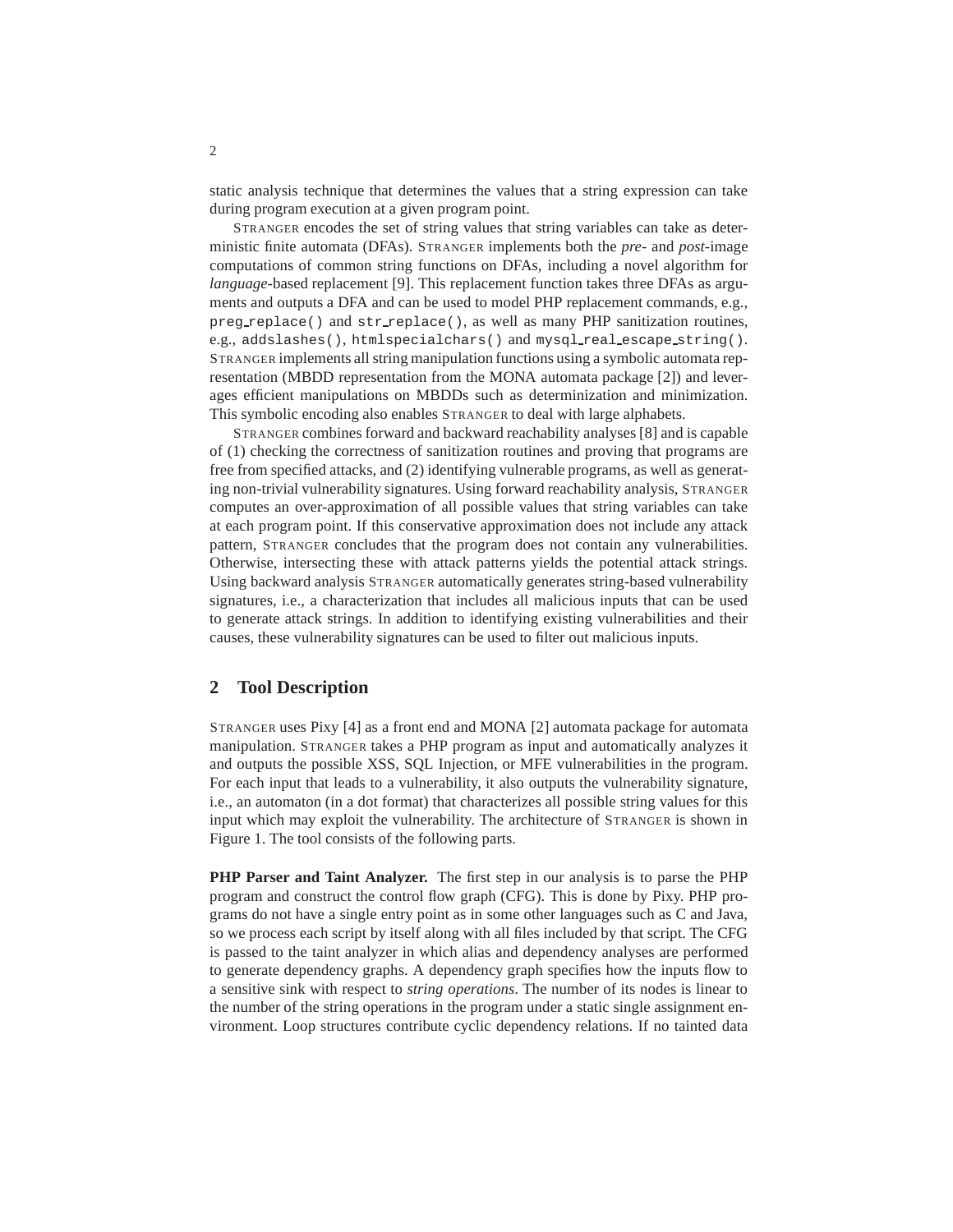

**Fig. 1.** The Architecture of STRANGER

flow to the sink, taint analysis reports the dependency graph to be secure; otherwise, the dependency graph is tainted and passed to the string analyzer for more inspection.

**String Analyzer.** The string analyzer implements our vulnerability (forward and backward) analysis [8] on the tainted dependency graphs found by taint analysis. The dependency graphs are pre-processed to optimize the reachability analyses. First, a new acyclic dependency graph is built where all the nodes in a cycle (identifying cyclic dependency relations) are replaced by a single strongly connected component (SCC) node. The vulnerability analysis is conducted on the acyclic graph so that the nodes that are not in a cycle are processed only once. In the forward analysis, we propagate the post images to nodes in the topological order, initializing input nodes to DFAs accepting arbitrary strings. Upon termination, we intersect the language of the DFA of the sink node with the attack pattern. If the intersection is empty, we conclude that the sink is not vulnerable with respect to the attack pattern. Otherwise, we perform the backward analysis and propagate the pre images to nodes in the reverse topological order, initializing the sink node to a DFA that accepts the intersection of the result of the forward analysis and the attack pattern. Upon termination, the vulnerability signatures are the results of the backward analysis for each input node. For both analyses, when we hit an SCC node, we switch to a work queue fixpoint computation [8] on nodes that are part of the SCC represented by the SCC node. During the fixpoint computation we apply automata widening [1] on reachable states to accelerate the convergence of the fixpoint computation. We added the ability to choose when to apply the widening operator. This option enables computation of the precise fixpoint in cases where the fixpoint computations converges after a certain number of iterations without widening. We also incorporate a coarse widening operator [1] that guarantees the convergence to avoid potential infinite iterations of the fixpoint computation.

**String Manipulation Library.** String manipulation library (SML) handles all core string and automata operations such as replacement, concatenation, prefix, suffix, intersection, union, and widen. During the vulnerability analysis, all string and automata manipulation operations that are needed to decorate a node in a dependency graph are sent to SML along with the string and/or automata parameters. SML, then, executes the operation and returns back the result as an automaton. A Java class called StrangerAutomaton has been used as the type of the parameters and results. The class follows a well defined interface so that other automata packages can be plugged